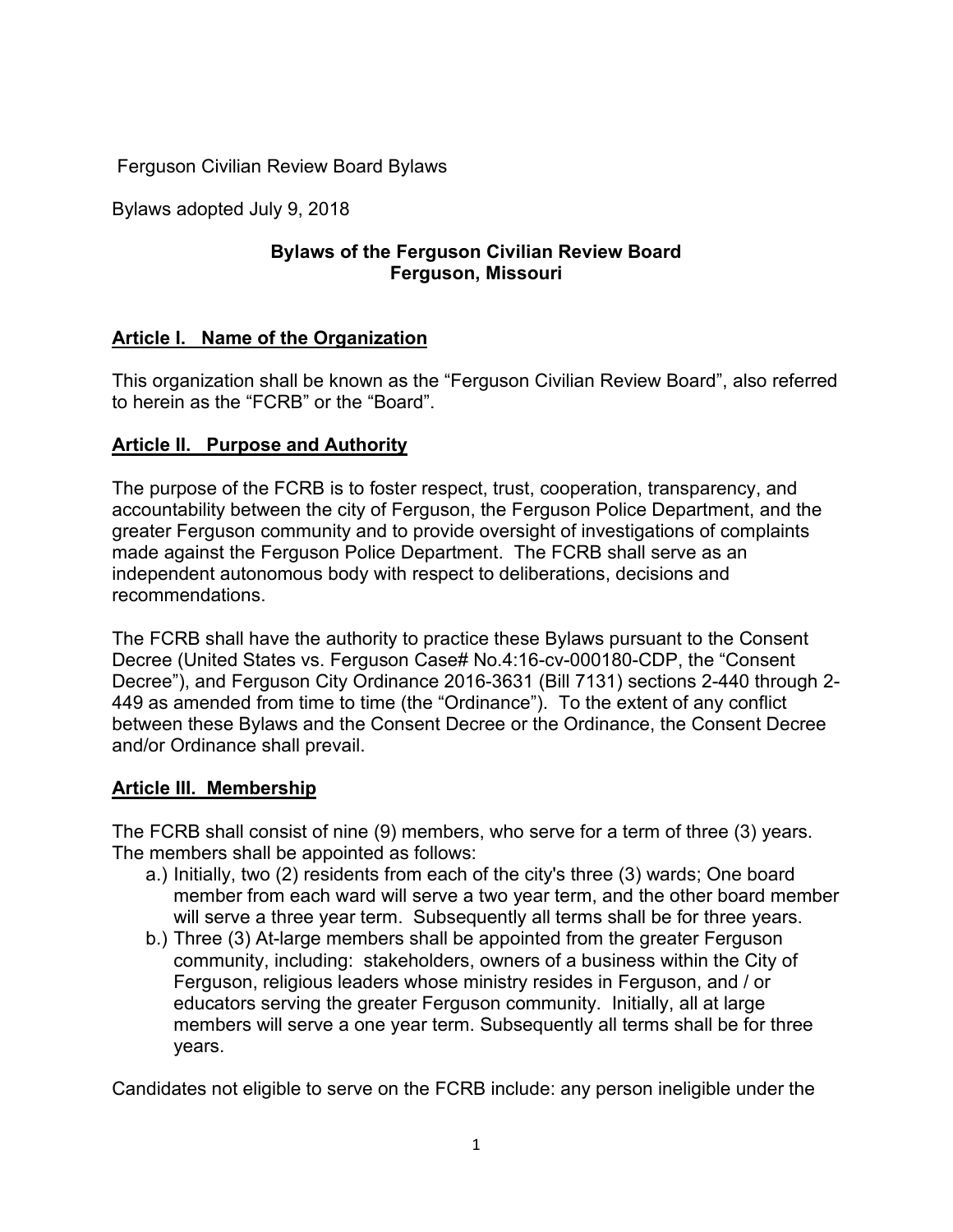Consent Decree or the Ordinance; any Ferguson City elected official; current employees of Ferguson City or of the Ferguson Police Department; any person convicted of a felony in this state or any other state (unless re-enfranchisement has been given); nor the spouse of those ineligible.

Members shall be appointed as set forth in the Ordinance. (Ord. No. 2016-3615, § 1, 4- 19-16)

Board members shall serve without compensation. (Ord. No. 2016-3615, § 1, 4-19-16)

## **Article IV – Resignation, Unexpected Vacancies, or Removal of a FCRB Member**

## **Section 1 – Vacancies**

Vacancies created by resignation, unexpected vacancies, and/or removal of a FCRB member shall be filled by appointment as set forth in the Ordinance. (Ord. No. 2016- 3615, § 1, 4-19-16).

# **Section 2 – Resignations**

Resignations shall be made in writing, addressed to the Chairperson of the FCRB, or in person at a public meeting. In the case of incapacitation, a designated representative or the Chairperson may present the resignation in writing. Upon receipt of said resignation the Board shall notify the City Council so a replacement may be appointed.

# **Section 3 - Causes for Removal from the FCRB**

Subject to compliance with removal procedures set forth in this Article, the FCRB shall recommend to the City Council removal of a member for cause, which may be the result of, but is not limited to:

- a.) A member no longer meets the qualifications for membership for the board as set forth in Ordinance 2016-3631 (Bill 3171) section 2-441;
- b.) Conviction of an offense of moral turpitude (conduct contrary to justice, honesty, modesty, or good morals);
- c.) Unexcused absence from three (3) consecutive meetings and hearings; (excused absence is one where a board member notifies an officer of the Board at least 24 hours prior to the meeting taking place, or as soon as possible in case of emergency);
- d.) Conduct constituting misfeasance, malfeasance and nonfeasance; or
- e.) Breach of confidentiality of personnel matters and records in accordance with provisions of the law. (Ord. no. 2016-3615, 1, 4-19-16).

#### **Section 4 – Cause for Removal and Recusal of a FCRB member from a proceeding, case, or any activity requiring a vote**

a.) Any member who has a personal bias, prejudice, or the appearance thereof, in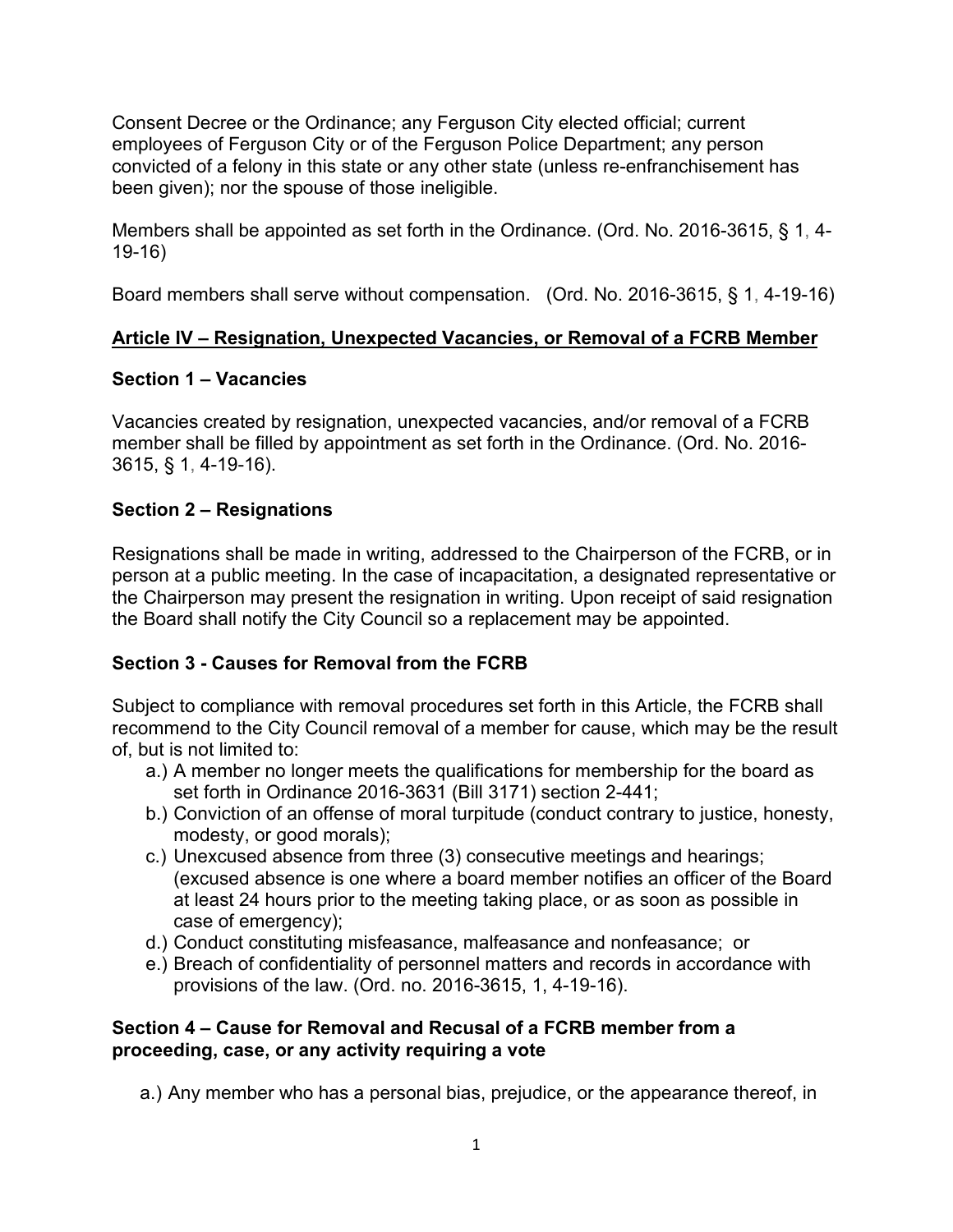the resolution of a particular complaint, shall not participate in the consideration of that complaint. Personal interest in the outcome of any complaint does not include holding or manifesting any political or social attitude or belief, so long as such belief or attitude does not preclude objective consideration of a complaint on its merits. (Ord. No. 2016-3615, § 1, 4-19-16)

- b.) If it comes to the attention of the board that a board member has demonstrated a personal bias with respect to the facts or involved parties of a particular case without disclosure, the board may vote to excuse/remove that board member from the case.
- c.) A board member serving on a hiring/promotion panel for an officer of the Ferguson Police Department ("FPD") shall not be permitted to participate in a proceeding involving such officer who becomes party to a complaint.

## **Article V. Officers – Duties and Responsibilities**

### **Section 1 - Officers of the Ferguson Civilian Review Board**

All officers will be elected by a vote of members, constituting a quorum of the FCRB, and receiving the necessary votes. Officer positions will consist of a Chairperson, Vice Chairperson and Secretary. Elections shall occur annually, with no limit on consecutive terms serving in any particular office, subject to that annual vote. After (a) the initial election of officers, and (b) the operation of the Board for one year, to be eligible to be an officer, the person must have completed one year as a member of the FCRB.

### **Section 2 – Duties of the Chairperson**

The Chairperson shall preside at all regular and emergency meetings of the board and shall be authorized to call special and emergency meetings. The Chairperson shall also establish such ad hoc committees of the board, not otherwise created by these Bylaws, as may be necessary or desirable for the Board to conduct its business. The Chairperson will serve as an ex-officio member of all other committees of the FCRB and perform such duties as are customary to the office including as the official representative of the FCRB as necessary. The Chairperson shall decide on all points of order and procedure during the meetings, and the Chairperson's decision shall be final unless overruled by a majority vote of the board. The Chairperson shall be the principal spokesperson on behalf of the FCRB and may sign all documents requiring signatures, and such other duties as are customary to the office including acting as an official representative of the FCRB as necessary.

#### **Section 3 – Duties of the Vice-Chairperson**

The Vice-Chairperson shall perform the duties of the Chairperson in his/her absence and serve as an ex officio member of committees as assigned by the Chairperson.

#### **Section 4 – Duties of the Secretary**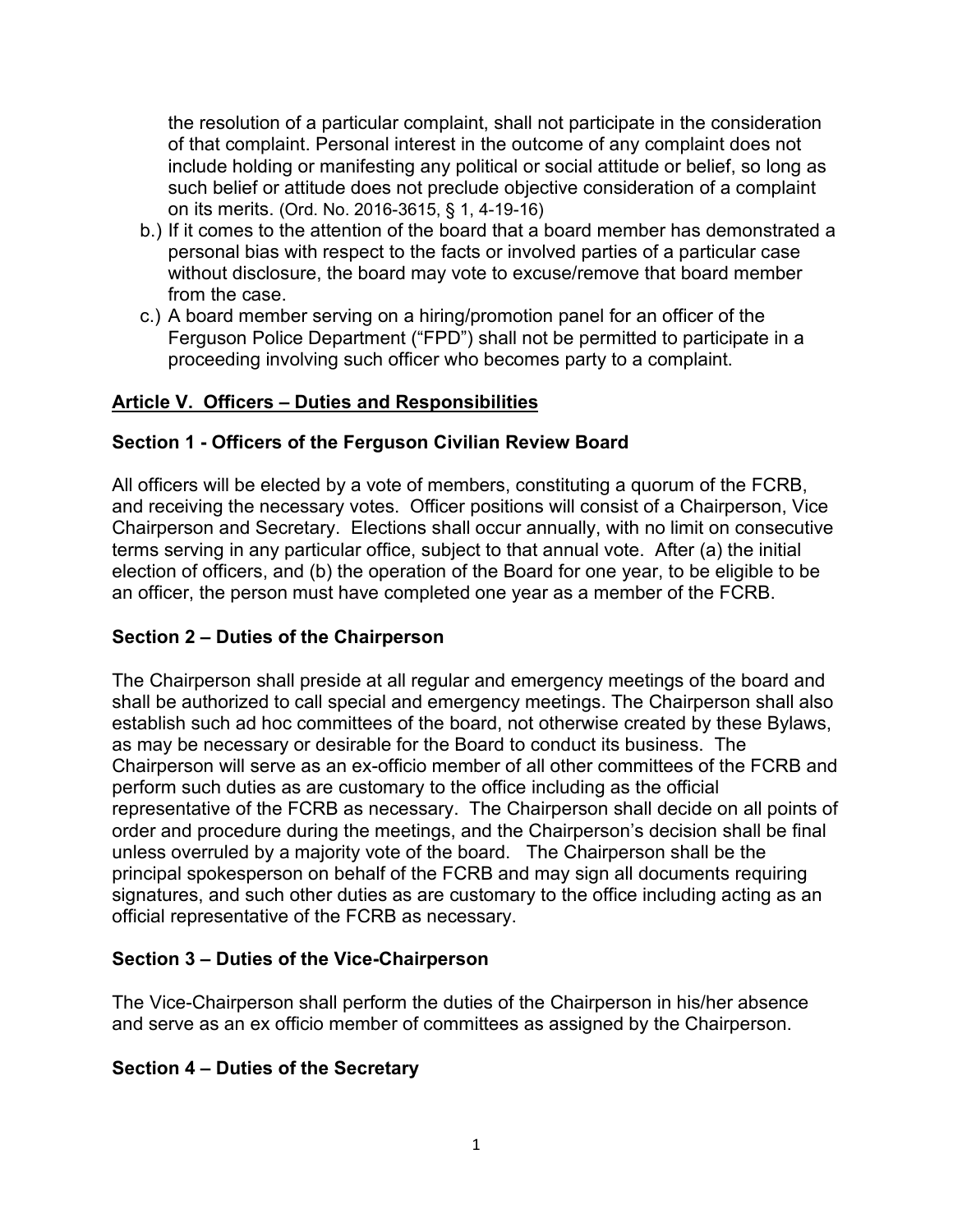The Secretary will prepare meeting agendas and minutes of all meetings of the FCRB both general and closed sessions. Minutes of the general sessions will be prepared with the assistance of a representative from the city. The Secretary will also maintain an archive of all FCRB meeting agendas and minutes (for both general and closed sessions), as well as voting records (both electronic and hard copy when available). The Secretary will provide electronic copies of meeting schedules and agendas and general session minutes to the Ferguson City Clerk for posting and publication to facilitate the City's compliance with Section 2-449 of the FCRB Ordinance #2016-2631. Minutes of closed sessions shall be approved by the FCRB only in a closed session meeting, and shall be properly safeguarded by the Secretary in compliance with all applicable privacy laws. The Secretary will also perform the duties of the Chairperson in the absence of both the Chairperson and Vice Chairperson, providing there is a quorum present to conduct general business.

## **Section 5 – Removal of Officers**

For the removal of an officer of the FCRB, a motion for a "Call of No Confidence" must be made, and seconded. The members must present their case and arguments for such removal. After deliberation, a motion must be made to "Call for a Vote of No Confidence", and seconded. A vote of six members in favor of removal must be met. Upon removal, the FCRB will take nominations for a replacement. An election for the vacancy will be set for the following public meeting.

### **Article VI. Meetings**

### **Section 1 – Regular Monthly Meetings**

The regular meetings of the Board shall be held on the first Monday of each month unless otherwise ordered by the Board. Public notice shall be made in advance of the meetings as required by City of Ferguson policy.

### **Section 2 – Special Meetings**

Special meetings may be called by the Chairperson or Vice Chairperson and shall be called upon the written request of five members of the Board. The purpose of the meeting shall be stated in the notice, which shall be sent to all members at least three days before the meeting. Public notice shall be made in advance of the meetings as required by City of Ferguson policy.

#### **Section 3 - Quorum**

Five members of the FCRB shall constitute a quorum.

### **Section 4 - Meetings Generally Open to the Public; Exceptions**

Meetings of the FCRB will be public except when conducting business requiring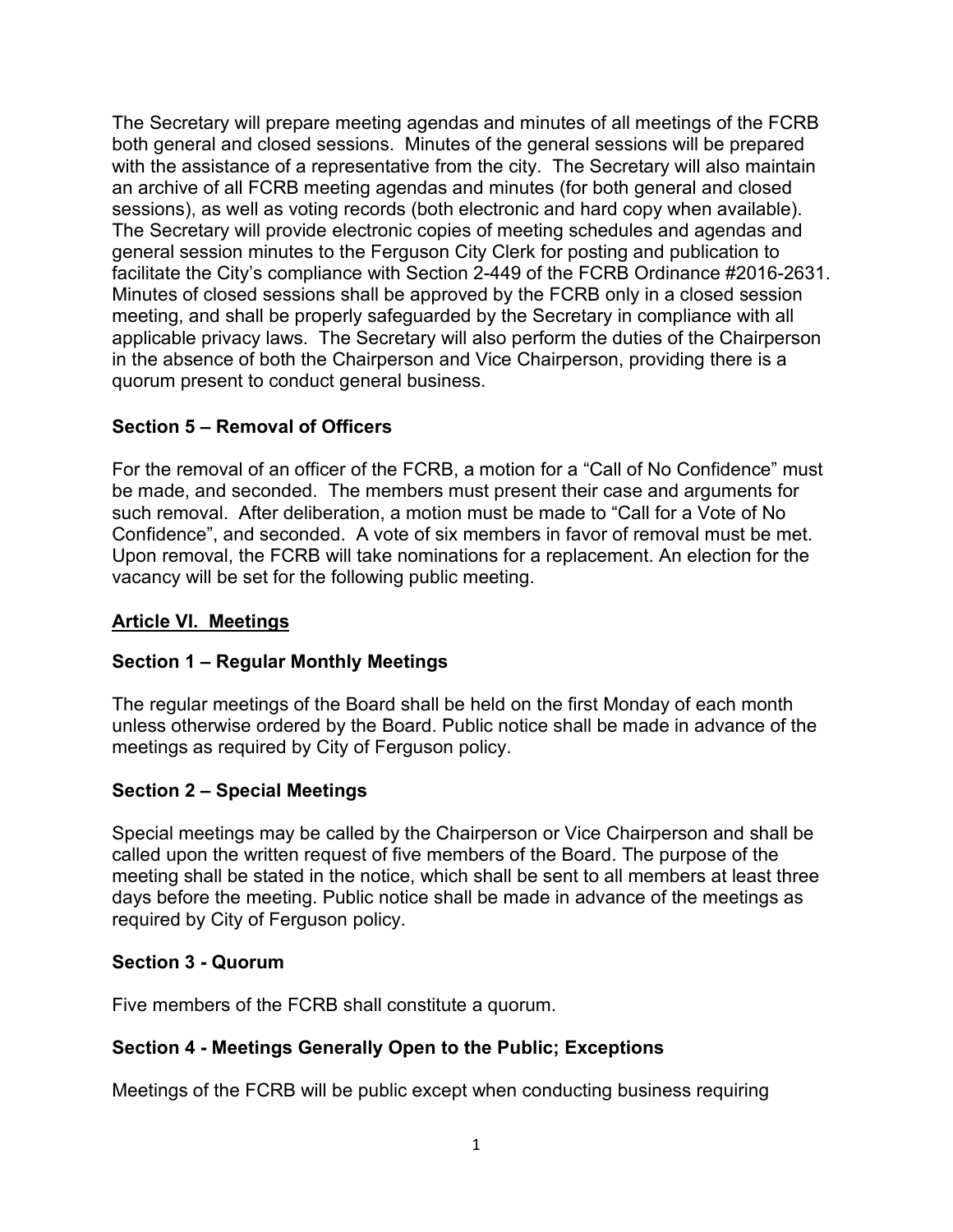confidentiality of discussion and deliberation, by way of example and not of limitation, review of complaints, hiring, and promotion recommendations, obtaining advice of legal counsel and matters governed by provisions of City Charter, ordinance and/or other applicable law. (Ord. No. 2016-3615, § 1, 4-19-16)

## **Section 5 – Meeting Agendas**

Notice of each regular meeting and its agenda must be posted on the City's website and in a prominent place in City Hall. Each agenda must include, but is not limited to:

- a.) Call to Order/Roll Call
- b.) Approval of Minutes The minutes of each regular meeting shall be distributed to the FCRB members and approved "as-is" or approved as amended at the next regular meeting. After approval, the minutes shall be posted on the City website and shall be made a part of the permanent record of the FCRB.
- c.) Unfinished Business
- d.) New Business
- e.) Public Comment
- f.) Miscellaneous/Board Member comments
- g.) Closed Session

### **Article VII. FCRB Duties and Responsibilities**

The duties and responsibilities of the Board include:

### **Section 1 – Community Education**

The FCRB shall also educate the greater Ferguson community about the FCRB and encourage citizens to consider applying to serve on the FCRB.

### **Section 2 - Confidentiality of Records and Proceedings**

Board members shall not publicly disclose any information deemed confidential or closed under any applicable law and Board policy. Confidential information obtained during a Board member's service on the FCRB shall be protected from disclosure in accord with Section 2-27.04 of Chapter 2 of the Municipal Code.

Members of the Board shall be vigilant to avoid ex parte discussion of any matter that is or may come before the Board with any person interested in such matter including complainants, police officers, city officials, (and their relatives). Board members shall not interview or obtain information regarding an investigation or complaint outside the official proceedings of the Board.

Official public statements regarding the Board or its activities must be referred to the Chairperson. The Chairperson may from time to time designate another member of the FCRB to speak on his or her behalf.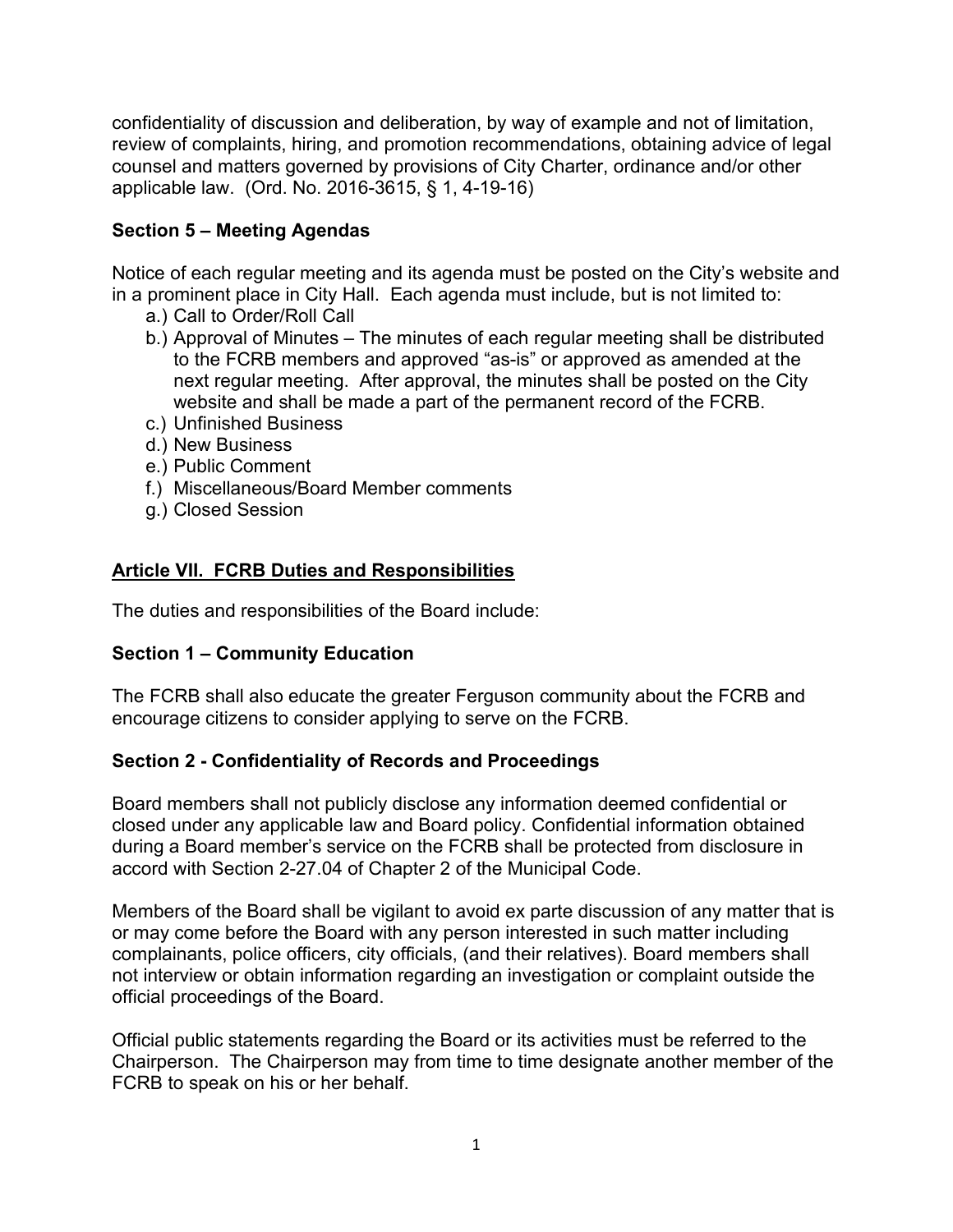## **Section 3 – Training**

Upon appointment and prior to participating in the review of complaints or complaint investigations, each member shall complete training as required by the city and the Department of Justice. Such training shall include, but not be limited to:

- 1. Privacy and Handling of Confidential Personnel Records and Matters;
- 2. FPD policies and procedures;
- 3. Relevant constitutional, federal, state and local laws and ordinances;
- 4. Implicit bias;
- 5. Proper investigation techniques, including gathering and objectively analyzing evidence, as well as resolving inconsistent statements;
- 6. Proper application of the preponderance of the evidence standard; and
- 7. Other training as determined necessary by the City and/or recommended by the Board.

New members may, upon completion of the confidentiality portion of training, have observation status only with respect to participation in closed sessions hearing specific complaints.

#### **Section 4 – Investigate Complaints of Misconduct**

The FCRB will receive and review, make findings and recommendations for all Force Review Board investigations involving a complaint of misconduct and a sampling of other Force Review Board investigations as determined appropriate by the FCRB and all investigations of complaints by members of the public against members of the police department that allege misconduct involving excessive use of force, abuse of authority, discourtesy, or use of offensive language, including, but not limited to, slurs relating to race, ethnicity, religion, gender, sexual orientation and disability, pursuant to Mo. Rev. Stat. 590.653 and policies consistent with Mo. Rev. Stat 590.653 developed by the City and subject to approval by the DOJ. Review of departmental investigations of sworn complaints of misconduct to include a review of all evidence relevant to the underlying misconduct complaint. Board findings and recommendations will be submitted to the Chief of Police and the City Manager. Disciplinary recommendations shall be consistent with the disciplinary matrix approved by the DOJ. (Consent Decree 405A and C)

### **Section 5 – Make Recommendations regarding Misconduct**

The FCRB shall be notified when any FPD investigation of misconduct is preliminarily completed, and shall be provided with the opportunity to review, comment, and make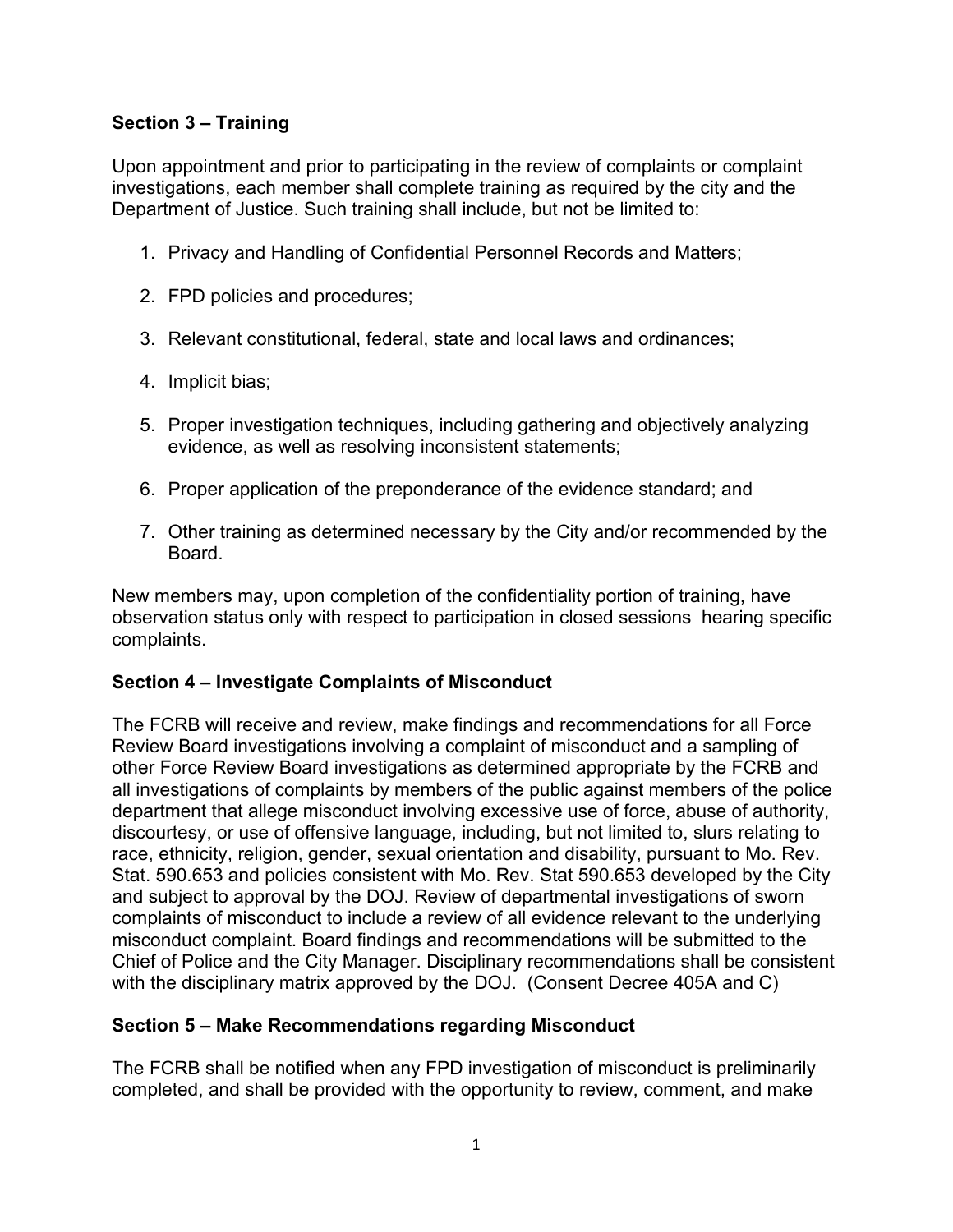recommendations to the Chief of Police prior to the Chief's approval of the FPD investigation. The FCRB's review of investigations may include a review of all evidence relevant to the underlying misconduct complaint. (Consent Decree 405B).

## **Section 6 – Promote Public Awareness of the Complaint Process**

Within 180 days of the establishment of the FCRB and appointment of its members, the FCRB will develop and recommend a program to promote awareness throughout the broader Ferguson community about the options available for filing misconduct complaints, and about the misconduct complaint process. Within 90 days of the finalization of the FCRB's program, the City will implement the program to the extent feasible and appropriate. (DOJ Consent Decree 405D)

# **Section 7 – Review and Assess Ferguson Police Policies and Procedures**

Review and assess FPD policies and procedures, as well as training plans and curricula, and make recommendations for modifications to policies, procedures, and training. (Consent Decree 405E)

# **Section 8 – Serve on Hiring and Promotion Panels**

Serve on officer hiring and promotion panels, except that members of the FCRB serving on hiring and promotion panels shall not participate in the review of complaints or complaint investigations concerning officers on whose hiring and/or promotion panels they served. (Consent Decree 405F)

### **Section 9 – Assist in Building Positive Relationship between the FPD and the Community**

Develop and implement ways to educate the public on policing and to assist in enhancing FPD's relationship with the Ferguson community. (Consent Decree 405G)

### **Section 10 – Analyze Crime Data**

Review crime data, racial profiling data, and complaint statistics to identify patterns and trends and publish our findings. (Consent Decree 405H)

### **Article VIII. FCRB Committees and Subcommittees**

Standing or ad-hoc committees and subcommittees will be established by the Chairperson or the FCRB.

### **Article IX . Indemnification**

Each person who was or is made a party or is threatened to be made a party to or is otherwise involved in any action, suit or proceeding, whether civil, criminal,